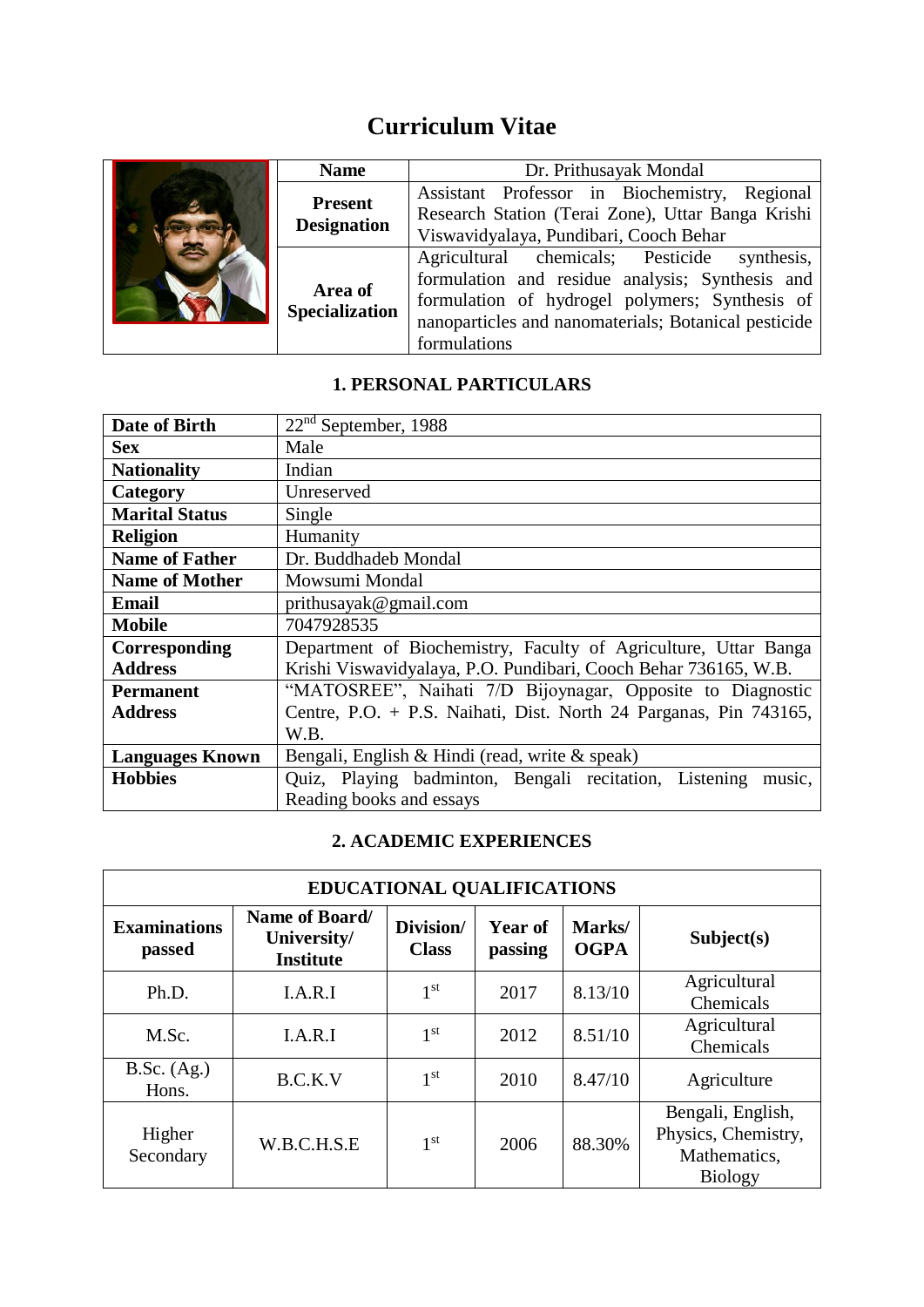| Secondary                                | W.B.B.S.E                           | 1 <sup>st</sup>                                                  |                       | 2004 | 87.25%                           | Bengali, English,<br>Physical Science,<br>Life Science,<br>Mathematics,<br>History, Geography       |  |
|------------------------------------------|-------------------------------------|------------------------------------------------------------------|-----------------------|------|----------------------------------|-----------------------------------------------------------------------------------------------------|--|
|                                          |                                     | <b>COURSES STUDIED</b>                                           |                       |      |                                  |                                                                                                     |  |
|                                          |                                     |                                                                  |                       |      |                                  | $\triangleright$ Basic and advanced organic chemistry, spectroscopic and chromatographic techniques |  |
| ➤                                        |                                     | General introduction and synthesis of agrochemicals              |                       |      |                                  |                                                                                                     |  |
| ➤                                        |                                     | Formulations of agrochemicals, nanotechnology in crop protection |                       |      |                                  |                                                                                                     |  |
| ➤                                        | Botanicals and bio-pesticides       |                                                                  |                       |      |                                  |                                                                                                     |  |
| ➤                                        |                                     | Regulation and registration of pesticides                        |                       |      |                                  |                                                                                                     |  |
| ➤                                        | Pesticide residue chemistry         |                                                                  |                       |      |                                  |                                                                                                     |  |
| ➤                                        |                                     |                                                                  |                       |      |                                  | Instrumentation and analytical techniques monitoring pesticide in environmental                     |  |
|                                          |                                     | matrix, decontamination and disposal of agrochemicals            |                       |      |                                  |                                                                                                     |  |
| ➤                                        |                                     | Soil, plant and water testing and fertilizer recommendation      |                       |      |                                  |                                                                                                     |  |
| ➤                                        |                                     | Soil biology and biochemistry, soil microbiology                 |                       |      |                                  |                                                                                                     |  |
| ➤                                        |                                     | Radiotracer techniques in soil-plant system                      |                       |      |                                  |                                                                                                     |  |
| ➤                                        |                                     | Application of modelling in soil-plant system                    |                       |      |                                  |                                                                                                     |  |
|                                          |                                     | <b>AWARDS &amp; RECOGNITIONS</b>                                 |                       |      |                                  |                                                                                                     |  |
| Name of the<br>Awards/<br>fellowships    | <b>Year in</b><br>which<br>received | Name of the<br>organization                                      | Score/<br><b>Rank</b> |      | <b>Subject</b>                   | <b>Awarded for</b>                                                                                  |  |
| <b>ICAR-NET</b>                          | 2014                                | <b>ASRB</b>                                                      | 61%                   |      | Agricultural<br>Chemicals        |                                                                                                     |  |
| <b>SRF</b><br><b>ICAR</b><br>Scholarship | 2013                                | <b>ICAR</b>                                                      | $AIR-3$               |      | Agricultural<br>Chemistry/Agril. | Pursuing<br>Ph.D.<br>Agricultural<br>in                                                             |  |

| Name of the<br>Awards/<br>fellowships    | <b>Year in</b><br>which<br>received | Name of the<br>organization | Score/<br>Rank | <b>Subject</b>                                | <b>Awarded for</b>                                   |
|------------------------------------------|-------------------------------------|-----------------------------|----------------|-----------------------------------------------|------------------------------------------------------|
| <b>ICAR-NET</b>                          | 2014                                | <b>ASRB</b>                 | 61%            | Agricultural<br>Chemicals                     |                                                      |
| <b>SRF</b><br><b>ICAR</b><br>Scholarship | 2013                                | <b>ICAR</b>                 | $AIR-3$        | Agricultural<br>Chemistry/Agril.<br>Chemicals | Pursuing<br>Ph.D.<br>Agricultural<br>in<br>Chemicals |
| Merit<br>IARI<br>Scholarship             | 2012                                | <b>IARI</b>                 | $AIR-3$        | Agricultural<br>Chemicals                     | Ph.D.<br>Pursuing<br>in<br>Agricultural<br>Chemicals |
| Merit<br>IARI<br>Scholarship             | 2010                                | <b>ICAR</b>                 | $AIR-16$       | <b>Physical Science</b>                       | M.Sc.<br>Pursuing<br>in<br>Agricultural<br>Chemicals |
| University<br>Merit<br>Scholarship       | 2006                                | <b>BCKV</b>                 |                | Agriculture                                   | Pursuing B.Sc. in<br>Agriculture                     |

# **3. RESEARCH EXPERIENCES**

### **MASTER OF SCIENCE IN AGRICULTURAL CHEMICALS**

**Thesis Title:** Integrated formulation of neem oil, *Trichoderma harzianum* and zinc for management of sheath blight and zinc in rice

- Objectives:
	- To in vitro assess the compatibility between neem oil and *Trichoderma harzianum*; *Trichoderma harzianum* and zinc sulphate; neem oil and zinc sulphate at various concentrations of neem oil and zinc sulphate
	- To develop combination formulation(s) containing neem oil, *Trichoderma harzianum* and zinc sulphate ensuring compliance to the physico-chemical requirements
	- To evaluate efficacy of formulation(s) for zinc release and against *Rhizoctonia solani* under laboratory conditions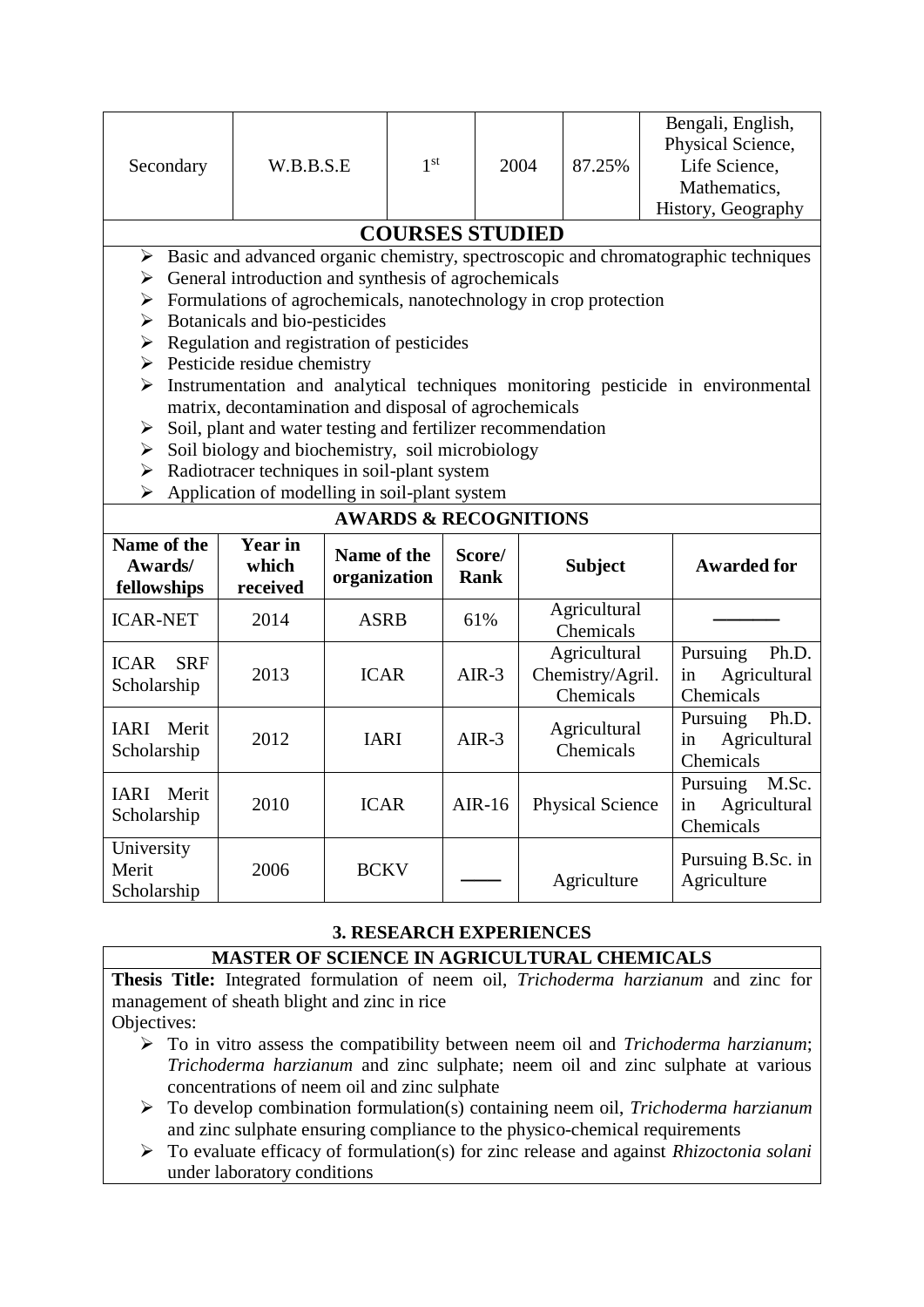|             | <b>DOCTOR OF PHILOSOPHY IN AGRICULTURAL CHEMICALS</b>                                            |  |  |  |  |  |
|-------------|--------------------------------------------------------------------------------------------------|--|--|--|--|--|
|             | <b>Thesis Title:</b> Preparation of azomethines based nano-biocides and their evaluation against |  |  |  |  |  |
|             | phyto-pathogenic fungi and nitrifying bacteria                                                   |  |  |  |  |  |
| Objectives: |                                                                                                  |  |  |  |  |  |
|             | $\triangleright$ To prepare azomethine based nano-biocides                                       |  |  |  |  |  |
| ➤           | To evaluate fungicidal efficacy in vitro and in vivo against Rhizoctonia solani,                 |  |  |  |  |  |
|             | Sclerotium rolfsii and Rhizoctonia bataticola                                                    |  |  |  |  |  |
|             | $\triangleright$ To evaluate nitrification inhibitory activity                                   |  |  |  |  |  |
|             | <b>RESEARCH SKILLS</b>                                                                           |  |  |  |  |  |
| ➤           | Knowledge of basic laboratory techniques                                                         |  |  |  |  |  |
| ➤           | Sound knowledge of operating UV-VIS spectrophotometer, GC, HPLC, NMR, FTIR,                      |  |  |  |  |  |
|             | GC-MS, LC-MS, Zetasizer (DLS), SEM, TEM and XRD                                                  |  |  |  |  |  |
|             | $\triangleright$ Techniques of residue analysis                                                  |  |  |  |  |  |
| ➤           | Techniques of basic formulations                                                                 |  |  |  |  |  |
| ➤           | Extraction and chemical profiling of botanicals and essential oils                               |  |  |  |  |  |
| ➤           | Techniques for analysing and testing soil, plant and water (including physico-                   |  |  |  |  |  |
|             | chemical and biological parameters including heavy metals etc.)                                  |  |  |  |  |  |
| ➤           | Basic microbial techniques                                                                       |  |  |  |  |  |
| ➤           | Basic biochemical analysis                                                                       |  |  |  |  |  |

| <b>PROJECTS ASSOCIATED</b>                                                                                                                                                                           |                                                                                      |                                  |               |                   |  |  |
|------------------------------------------------------------------------------------------------------------------------------------------------------------------------------------------------------|--------------------------------------------------------------------------------------|----------------------------------|---------------|-------------------|--|--|
| <b>Title</b>                                                                                                                                                                                         | <b>Funding Agency</b>                                                                | <b>Period</b>                    | <b>Amount</b> | Role & Status     |  |  |
| Development of a novel<br>formulation<br>pesticide<br>from a new<br>turmeric<br>variety in Terai region of<br>West Bengal                                                                            | Govt. of West<br>Bengal (Science &<br>Technology and<br>Biotechnology<br>Department) | 3 Years<br>$(2019 -$<br>2022)    | 11.5<br>Lakhs | P.I.<br>(Ongoing) |  |  |
| of<br>Residual<br>retention<br>plant<br>protection<br>chemicals in marketed<br>vegetables $- A$ study in<br>Cooch<br>Behar<br>district<br>under<br>Terai<br>Agro-<br>Climatic zone of West<br>Bengal | RRS (TZ), UBKV                                                                       | 1 Year<br>$(2019 -$<br>2020)     | Indefinite    | P.I.<br>(Ongoing) |  |  |
| Preparation<br>of<br>nano-<br>emulsion from essential<br>oil of blue turmeric and<br>antimicrobial<br>their<br>screening                                                                             | RRS (TZ), UBKV                                                                       | 1 Year<br>$(2018 -$<br>2019)     | Indefinite    | P.I. (Completed)  |  |  |
|                                                                                                                                                                                                      | <b>Student Guidance</b>                                                              |                                  |               |                   |  |  |
| Own student                                                                                                                                                                                          |                                                                                      | <b>Advisory committee member</b> |               |                   |  |  |
| M.Sc.                                                                                                                                                                                                | Ph.D.                                                                                |                                  | M.Sc.         | Ph.D.             |  |  |
| 1 (ongoing)                                                                                                                                                                                          |                                                                                      | 3 (completed)<br>$1$ (ongoing)   |               | 3 (ongoing)       |  |  |

### **4. TEACHING EXPERIENCES**

| <b>Courses Taught</b>                        | $(T + P)$ |      | Credit   Level   College/Institute/<br>University |
|----------------------------------------------|-----------|------|---------------------------------------------------|
| Fundamentals of Plant Biochemistry (BCH-151) | $2 + 1$   | UG - | <b>UBKV</b>                                       |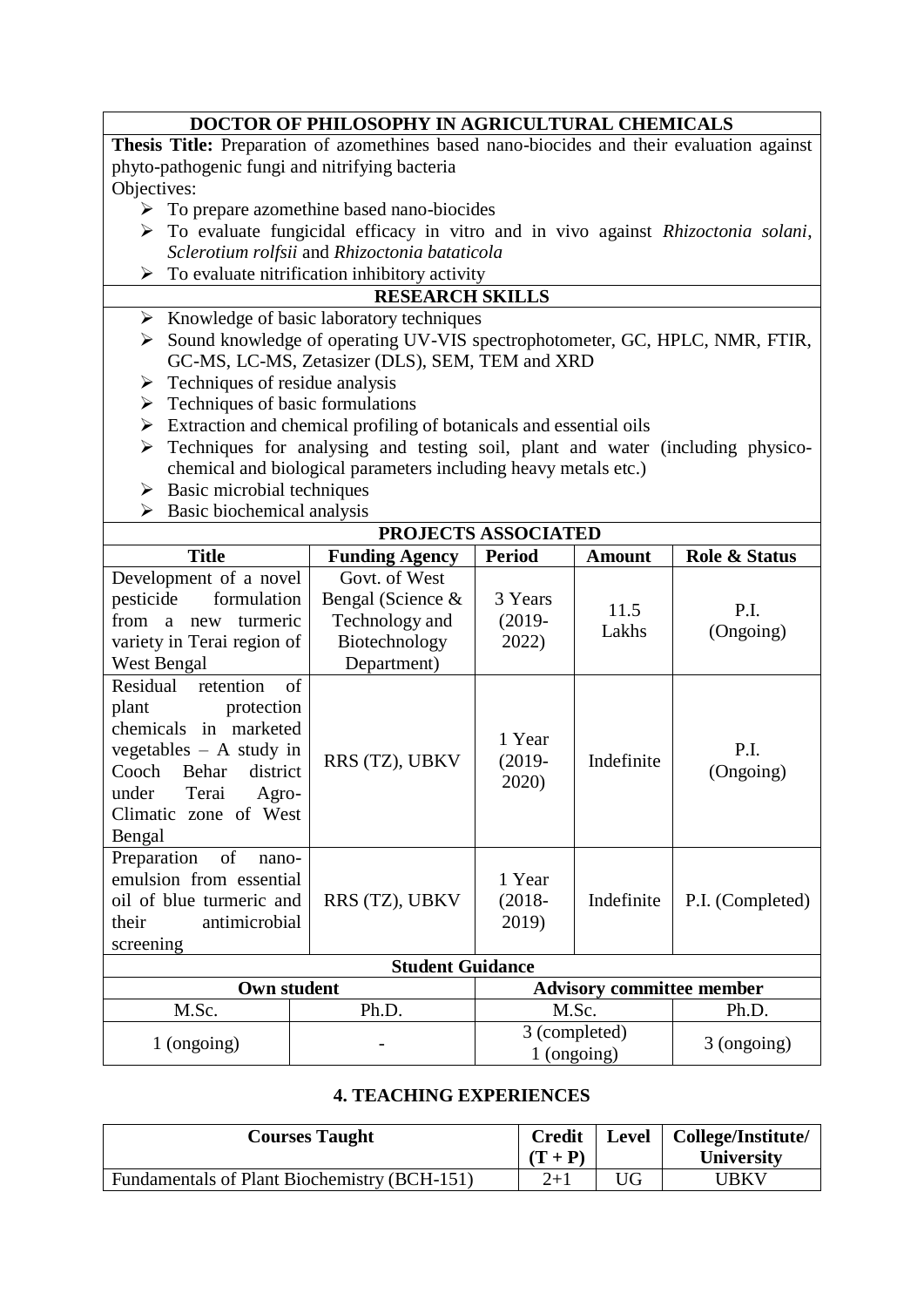| <b>Agricultural Chemicals (BCH-302)</b>           | $1 + 0$ | <b>UG</b> | <b>UBKV</b> |
|---------------------------------------------------|---------|-----------|-------------|
| Agrochemicals (ELC-351)                           | $2+1$   | <b>UG</b> | <b>UBKV</b> |
| Principles of Biochemistry (BCH-401)              | $2+0$   | <b>UG</b> | <b>UBKV</b> |
| Plant Metabolic Pathways (BCH-402)                | $2+0$   | <b>UG</b> | <b>UBKV</b> |
| Basic Biochemistry (BCH-501)                      | $2+1$   | PG        | <b>UBKV</b> |
| Chemistry of Biomolecules (BCH-502)               |         | PG        | <b>UBKV</b> |
| Analytical Techniques in Biochemistry (BCH-504)   | $2 + 1$ | PG        | <b>UBKV</b> |
| Plant Biochemistry-I (BCH-505)                    | $2+1$   | <b>PG</b> | <b>UBKV</b> |
| Metabolic Pathways-I (BCH-506)                    | $2+0$   | PG        | <b>UBKV</b> |
| Chemistry of Botanicals & Biopesticides (BCH-527) | $2+0$   | <b>PG</b> | <b>UBKV</b> |
| Metabolic Pathways-II (BCH-602)                   | $2+0$   | Ph.D.     | <b>UBKV</b> |
| Advances in Insecticide Chemistry (BCH-622)       | $2+0$   | Ph.D.     | <b>UBKV</b> |

#### **5. ADMINISTRATIVE/PROFESSIONAL EXPERIENCE**

### **6. PUBLICATIONS**

**-**

| <b>Research Papers</b>                                                                  |  |  |  |  |  |  |
|-----------------------------------------------------------------------------------------|--|--|--|--|--|--|
| • Biswas S, Natta S, Ray D P, Mondal P and Saha U (2018) Til (Sesamum indicum L.) - An  |  |  |  |  |  |  |
| Under exploited but Promising Oilseed with Multifarious Applications: A Review.         |  |  |  |  |  |  |
| International Journal of Bioresource Science, 5(2): 127-139. (2020 NAAS rating: 3.54)   |  |  |  |  |  |  |
| • Mondal P, Biswas S, Pal K and Ray D P (2018) Annona squamosa as a Potential           |  |  |  |  |  |  |
| Botanical Insecticide for Agricultural Domains: A Review. International Journal of      |  |  |  |  |  |  |
| <i>Bioresource Science,</i> 5(1): 81-89. (2020 NAAS rating: 3.54)                       |  |  |  |  |  |  |
| • Mondal P, Kumar R and Gogoi R (2017) Azomethine based nano-chemicals:                 |  |  |  |  |  |  |
| Development, in vitro and in vivo fungicidal evaluation against Sclerotium rolfsii,     |  |  |  |  |  |  |
| Rhizoctonia bataticola and Rhizoctonia solani. Bioorganic Chemistry, 70: 153-162. (2020 |  |  |  |  |  |  |

**NAAS rating: 9.93)**

- **Mondal P** and Kumar R **(2016)** Preparation of azomethine based nano-chemicals and antibacterial activity against nitrifying bacteria. *Pesticide Research Journal*, **28**(2): 194- 200. **(2020 NAAS rating: 5.90)**
- Sarkar D J, Singh A, **Mondal P**, Kumar A and Parmar B S **(2015)** Synthesis and Characterization of Poly (CMC-g-cl-PAam/Zeolite) Superabsorbent Composites for Controlled Delivery of Zinc Micronutrient: Swelling and Release Behavior. *Polymer-Plastics Technology and Engineering*, **54**: 357-367. **(2020 NAAS rating: 7.71)**

#### **Books -**

#### **Book Chapters**

*Modern Sample Preparation Techniques for Pesticide Residues Analysis in Soil* in Book named as "Soil Analysis: Recent Trends and Applications" published by Springer Nature

| Title                         | Venue                       | Date $\&$       | Role     |  |  |  |  |
|-------------------------------|-----------------------------|-----------------|----------|--|--|--|--|
|                               |                             | <b>Duration</b> |          |  |  |  |  |
| Laboratory Quality System     | National Institute of Plant | 5 days (July    | Attended |  |  |  |  |
| Management and Internal Audit | Health Management,          | 23-27, 2018)    |          |  |  |  |  |
| as per ISO/IEC 17025: 2017    | Hyderabad                   |                 |          |  |  |  |  |

#### **7. TRAINING PROGRAMMES**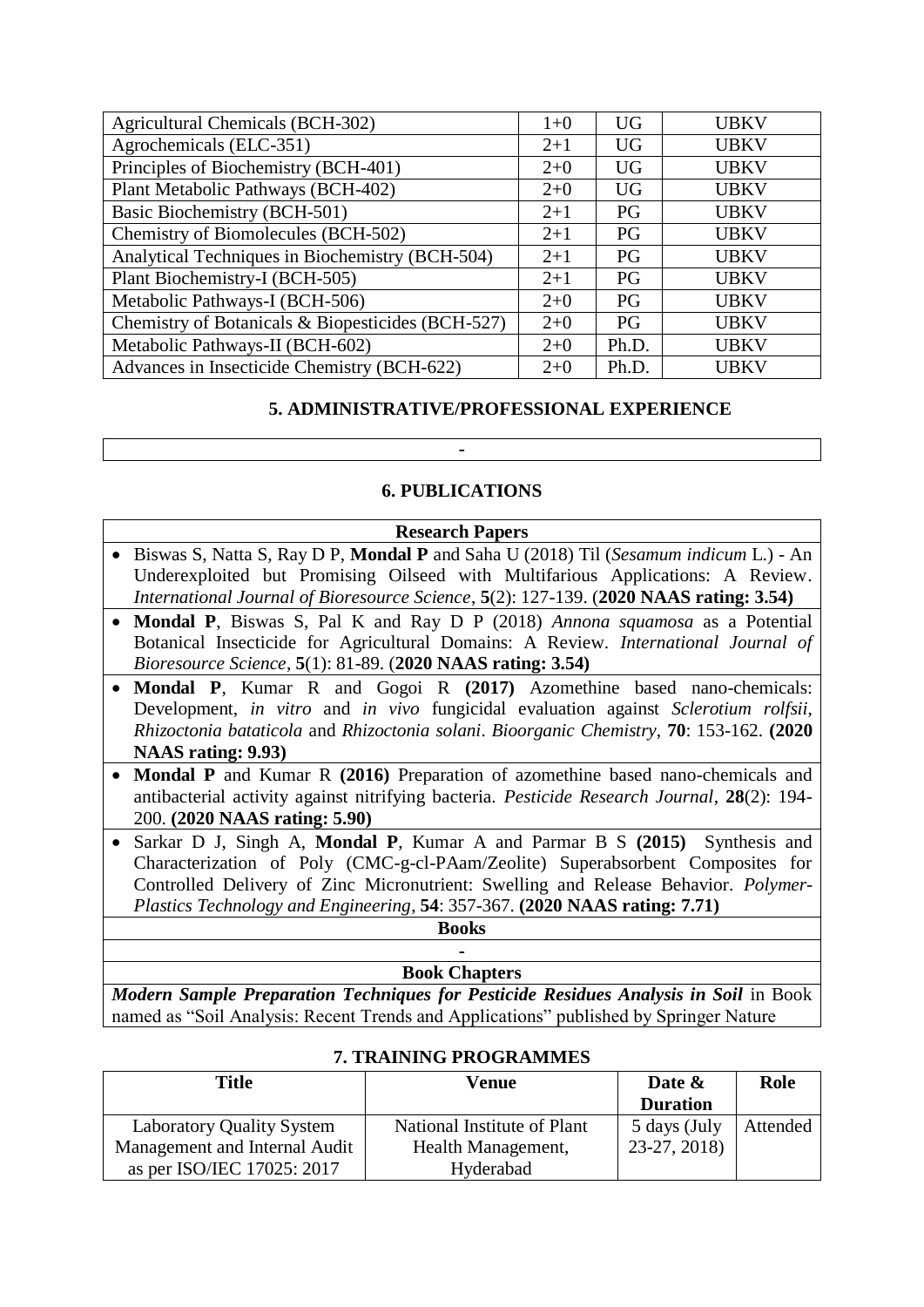| Synthesis and Characterization | Directorate of Research,      | 10 days      | Attended |
|--------------------------------|-------------------------------|--------------|----------|
| of Nanomaterials for Plant     | Maharana Pratap University of | (March 5-14, |          |
| Protection and Growth          | Agriculture and Technology,   | 2018)        |          |
|                                | Udaipur, Rajasthan            |              |          |

#### **8. SEMINAR/WORKSHOP/CONFERENCE/SYMPOSIUM**

| <b>Title</b>                                   | Venue                    | <b>Date</b> | Role     |
|------------------------------------------------|--------------------------|-------------|----------|
| National Seminar on "Use of agrochemicals      | Farmers' Academy         | March 27,   | Attended |
| for a sustainable agriculture and environment" | and Convention           | 2019        |          |
| organized by Society for Fertilizers and       | Centre (Lake Hall),      |             |          |
| Environment & Department of Agricultural       | BCKV, Kalyani,           |             |          |
| Chemistry and Soil Science                     | West Bengal              |             |          |
| National Conference on "Enhancing"             | <b>Regional Research</b> | March 17-   | Attended |
| Nutritional Security through Climate Smart     | Station (Hill Zone),     | 18, 2017    |          |
| Farming Practices" organized by Cooch Behar    | UBKV, Kalimpong          |             |          |
| Association of Cultivation for Agricultural    |                          |             |          |
| Sciences (COBACAS)                             |                          |             |          |

#### **9. AWARDS/HONOURS**

Best Oral Presentation Award in National Conference on "Enhancing Nutritional Security through Climate Smart Farming Practices" organized by Cooch Behar Association of Cultivation for Agricultural Sciences (COBACAS) from March 17-18, 2017 at Regional Research Station (Hill Zone), UBKV, Kalimpong

### **10. PROFESSIONAL SOCIETY MEMBERSHIP**

| <b>Name of Society</b>                                                                | <b>Membership Type</b> |  |
|---------------------------------------------------------------------------------------|------------------------|--|
| Cooch Behar Association of Cultivation for Agricultural Sciences<br>$\vert$ (COBACAS) | Life                   |  |
| Society for Fertilizers and Environment (SFE)                                         | Life.                  |  |

### **11. RESOURCE PERSON**

Organizer of exhibition-cum-competition of project/ model on World Environment Day in 2018 and 2017

Quiz master of quiz competition in district level under Rashtriya Madhyamik Shiksha Abhiyan in 2017

### **12. EXTRA CURRICULAR ACTIVITIES**

### **Extension Experience**

- Organizer of Student Development Programme to felicitate successful candidates at different all India level competitive examinations in 2017-18
- Village attachment activities under Student READY Programme in 2017
- Successfully completed **'Job oriented course on Soil Testing'** during  $6<sup>th</sup>$  and  $7<sup>th</sup>$ semester of B.Sc. (Ag.) Hons. at Bidhan Chandra KrishiViswavidyalaya (BCKV)
- Successfully completed **'Block Training'** programme at Barrackpore block of District North 24 Parganas, West Bengal, arranged by BCKV during  $6<sup>th</sup>$  semester of B.Sc.